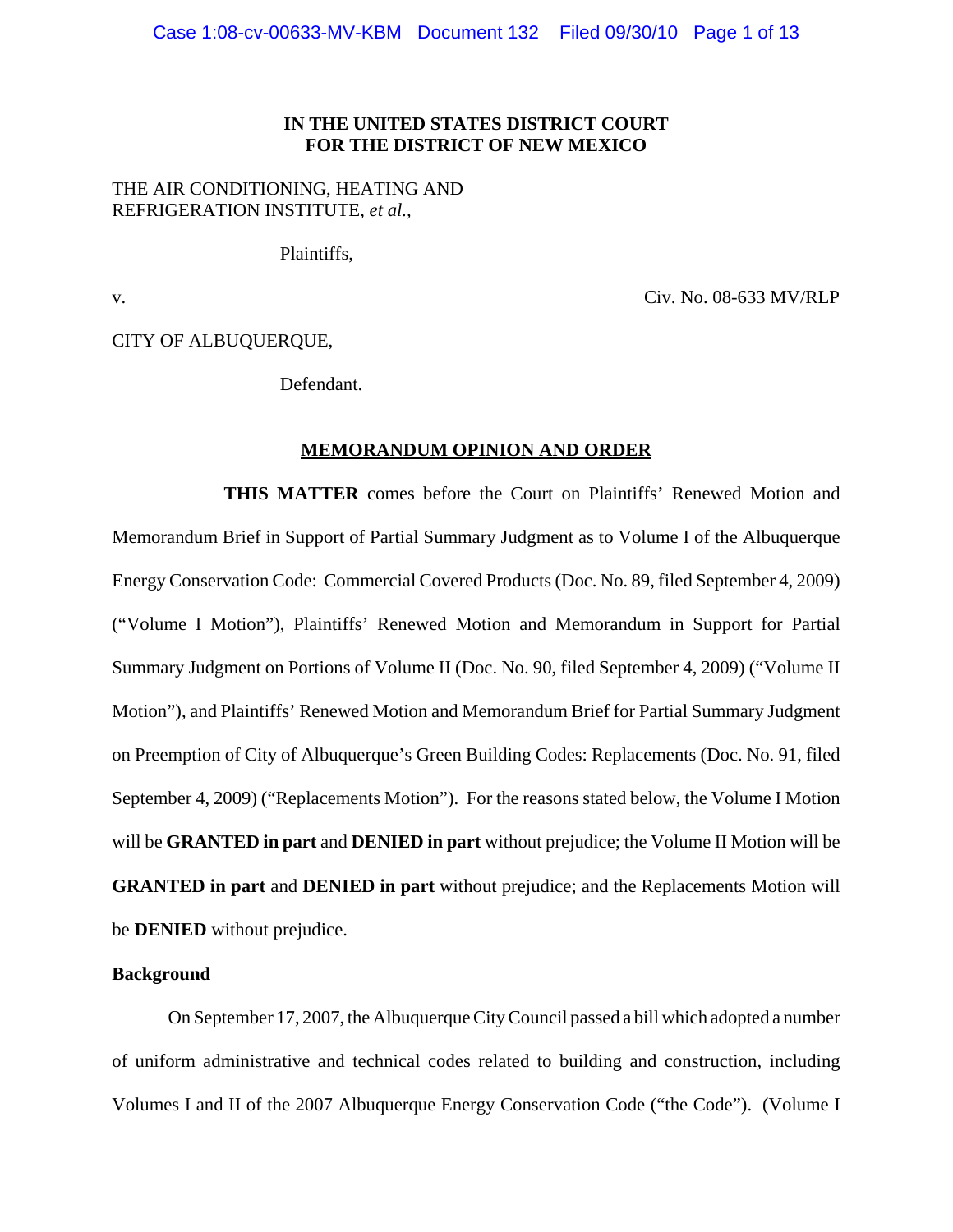Motion  $\P$  1 at 7). The Code "regulate [s] the design and construction of buildings for the effective use of energy." (Vol. I § 1.2 at 1, Doc. No. 39-2, filed September 12, 2008; Vol. II § 101.3 at 1, doc. No. 39-6, filed September 12, 2008). Volume I applies to commercial and multi-family buildings. (Vol. I § 2.2 at 2). Volume II applies to one- and two-family detached dwellings and townhouses. (Vol. II § 101.2 at 1).

Plaintiffs, three trade associations representing manufacturers, distributors and installers of heating, ventilation, air conditioning ("HVAC") products and water heaters, and twelve local distributors and contractors who sell and install HVAC products, assert that certain portions of the Code are preempted by federal law. (*See* Volume I Motion at 4).

## **Volume I Motion**

Volume I provides three ways in which commercial and multi-family buildings can comply with the Code: two performance-based compliance paths and one prescriptive compliance path. Regarding the first performance-based compliance path, Volume I states that the provisions of the Code do not apply to buildings certified as LEED Silver or greater ("the LEED compliance path"). (*See* Vol. I § 2.4(b) at 2). Under the second performance-based compliance path, HVAC systems and equipment comply with the Code "if the *proposed building* is 30% more energy efficient than a *baseline building* that meets the minimum standards of ASHRAE Standard 90.1-1999" ("the 30% compliance path"). (*See* Vol. I §§ 6.2.1(b) and 6.5.1 at 13-14) (*emphasis in original*). The prescriptive compliance path, which is limited to small retail and office buildings, requires that the HVAC system and equipment comply with minimum efficiency standards. (*See* Vol. 1 §§6.2.1(a), 6.3, 7.2.1(a), 7.3.2). The prescriptive compliance path prescribes minimum efficiency standards for products that are more stringent than the applicable federal standards for those products and, in some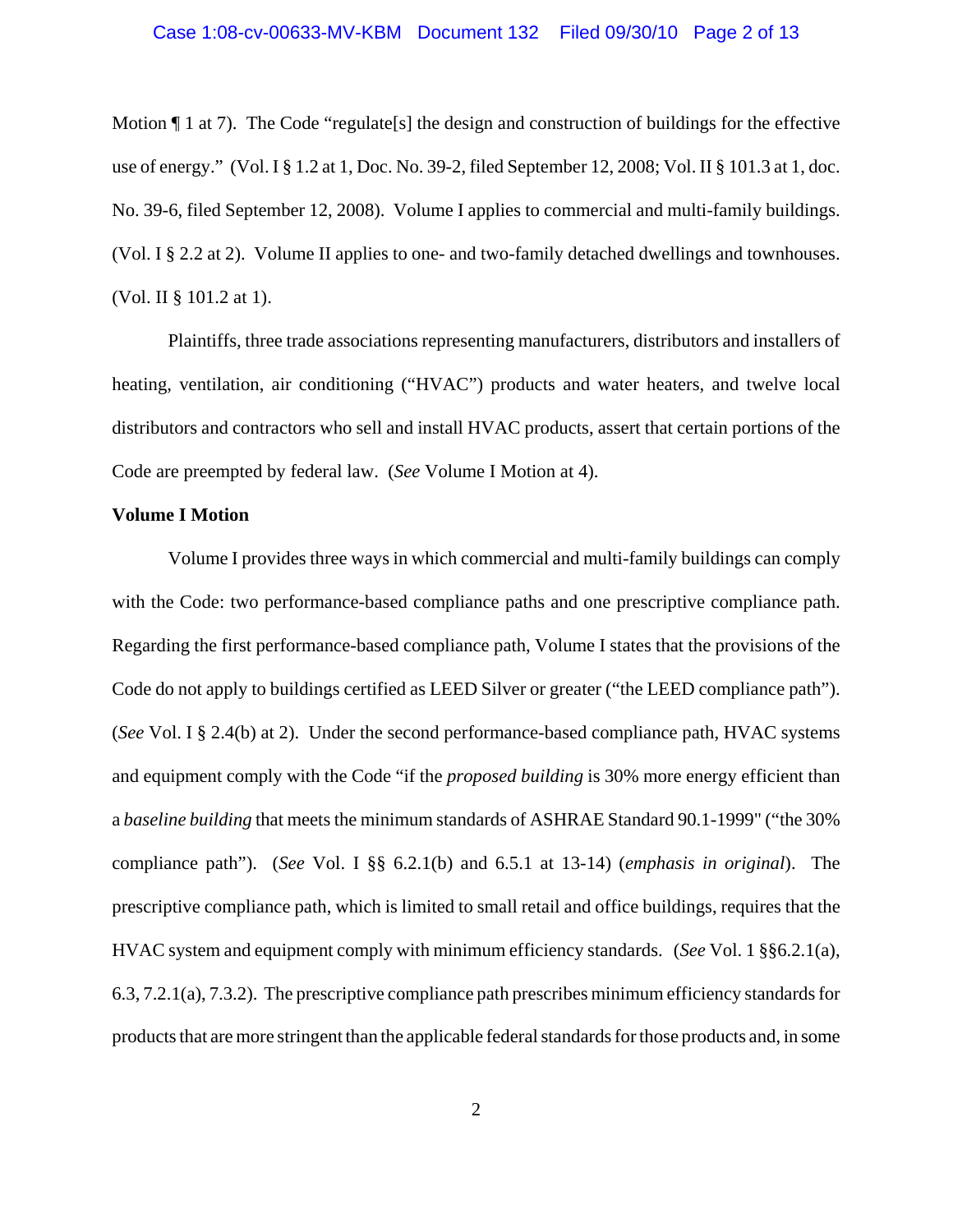## Case 1:08-cv-00633-MV-KBM Document 132 Filed 09/30/10 Page 3 of 13

cases, prescribes additional minimum efficiency requirements not required by federal law. (Motion ¶¶ 6-17 at 8-11).

Plaintiffs assert that Volume I is preempted by 42 U.S.C.  $\S$  6316(b)(2)(A) because "the provisions of Volume I of the 2007 Albuquerque Energy Conservation Code requir[e] the use of heating, ventilation, or air conditioning products or water heaters with energy efficiency standards more stringent than federal standards." (Volume I Motion at 3-4, 14-16).

In determining whether a statute preempts state law, the Court's "primary task in interpreting statutes [is] to determine congressional intent, using traditional tools of statutory construction." *Russell v. United States*, 551 F.3d 1174, 1178 (10th Cir. 2008). The Court "begin[s] by examining the statute's plain language, and if the statutory language is clear, [the] analysis ordinarily ends." *Id.* ("it is an elemental canon of statutory construction that where a statute expressly provides a particular remedy or remedies, a court must be chary of reading others into it"). "If the statute's plain language is ambiguous as to Congressional intent, [the Court] look[s] to the legislative history and the underlying public policy of the statute." *Id.*

The preemption statute states:

A standard prescribed or established under section 6313(a) of this title shall, beginning on the effective date of such standard, supersede any State or local regulation concerning the energy efficiency or energy use of a product for which a standard is prescribed or established pursuant to such section.

42 U.S.C. § 6316(b)(2)(A). The plain language of the preemption statute makes clear that Congress intended the preemption to be broad in scope. (*See* Mem. Op. and Order at 12-13, Doc. No. 61, filed October 3, 2008 (the use of the word "concerning" suggests that Congress intended the preemption provision to be expansive)). Congress recognized that the National Appliance Energy Conservation Act "preempts state law under most circumstances." H. Rep. 100-11 at 19 (March 3, 1987).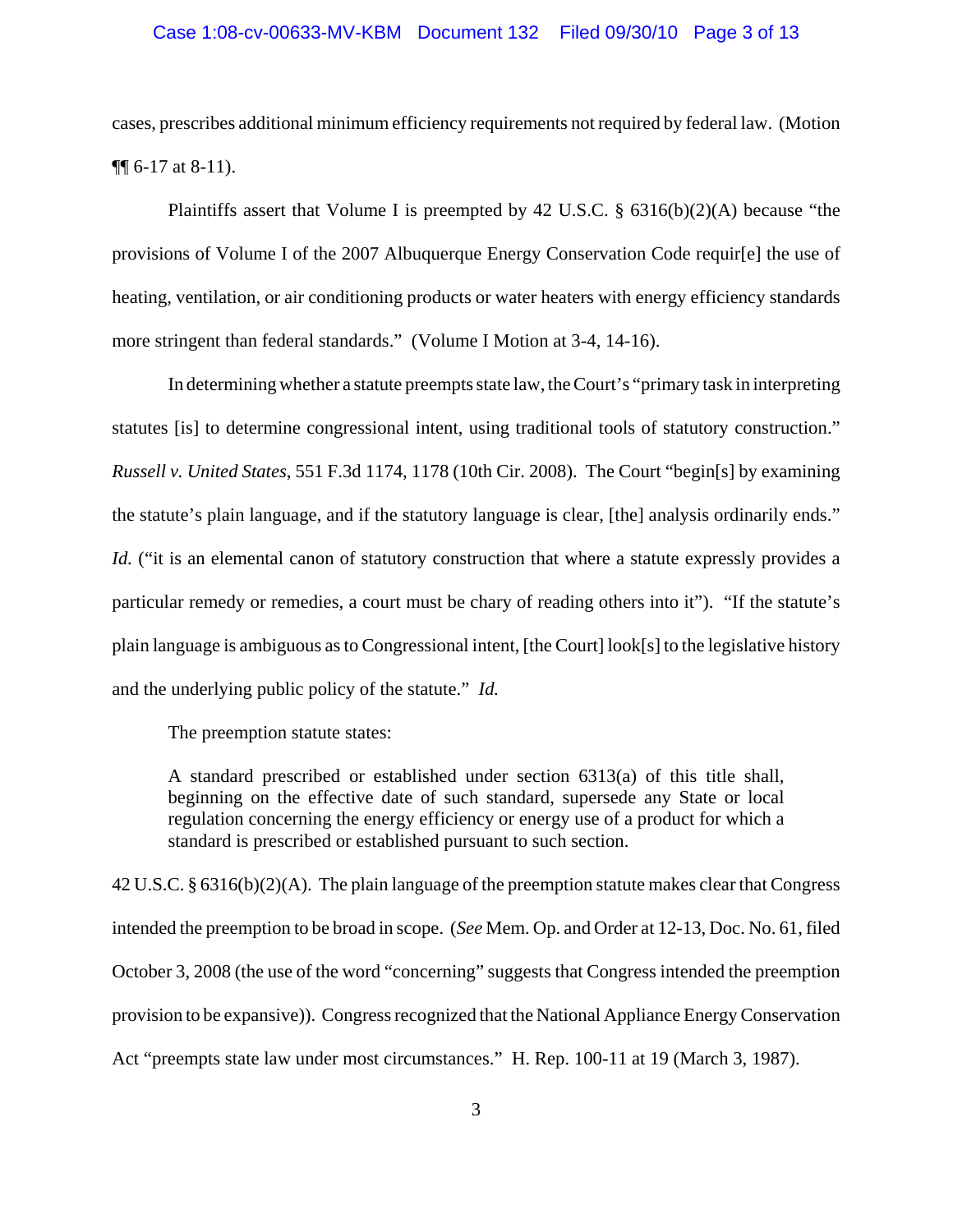## Case 1:08-cv-00633-MV-KBM Document 132 Filed 09/30/10 Page 4 of 13

The City argues the prescriptive compliance path is not preempted because there are other lawful compliance paths. According to the City, because the 30% compliance path is a lawful performance-based compliance path, "the prescriptive path - which is only available to buildings under 20,000 square feet - would be saved from preemption under the following case law as a lawful alternative." (Response at 39-41, Doc. No. 118, filed January 26, 2010). The City contends that the "optional prescriptive path merely provides guidance as to how the energy goals reflected in the two performance-based paths can be obtained." (*Id.* at 39). The Court disagrees that the prescriptive path merely provides guidance. The prescriptive path sets forth specific requirements that HVAC systems and equipment must meet in order to comply with the Code if a building does not comply with the two performance-based compliance paths. (*See* Vol. I § 2.4(b) at 2, §§ 6.2.1(b) and 6.5.1 at 13-14, and §§6.2.1(a), 6.3, 7.2.1(a), 7.3.2).

The City cites two cases for the proposition that "a local law is not preempted when it presents regulated parties with viable, non-preempted options." (Response at 39-41). In the first case, the United States Supreme Court considered whether state statutes that required hospitals to collect surcharges from patients covered by commercial insurance purchased by health care plans governed by the Employee Retirement Income Security Act ("ERISA") were preempted by ERISA. *See New York State Conf. of Blue Cross & Blue Shield Plans v. Travelers Ins. Co.*, 514 U.S. 645 (1995). The Supreme Court found that an indirect influence resulting from the surcharges does not bind plan administrators to any particular choice and consequently does not function as a regulation of an ERISA plan itself, and held that those statutes do not bear the requisite "connection with" ERISA plans to trigger preemption. (*Id.* at 659-661). The City does not point to anywhere in the case where the Supreme Court stated that a local law is not preempted when it presents regulated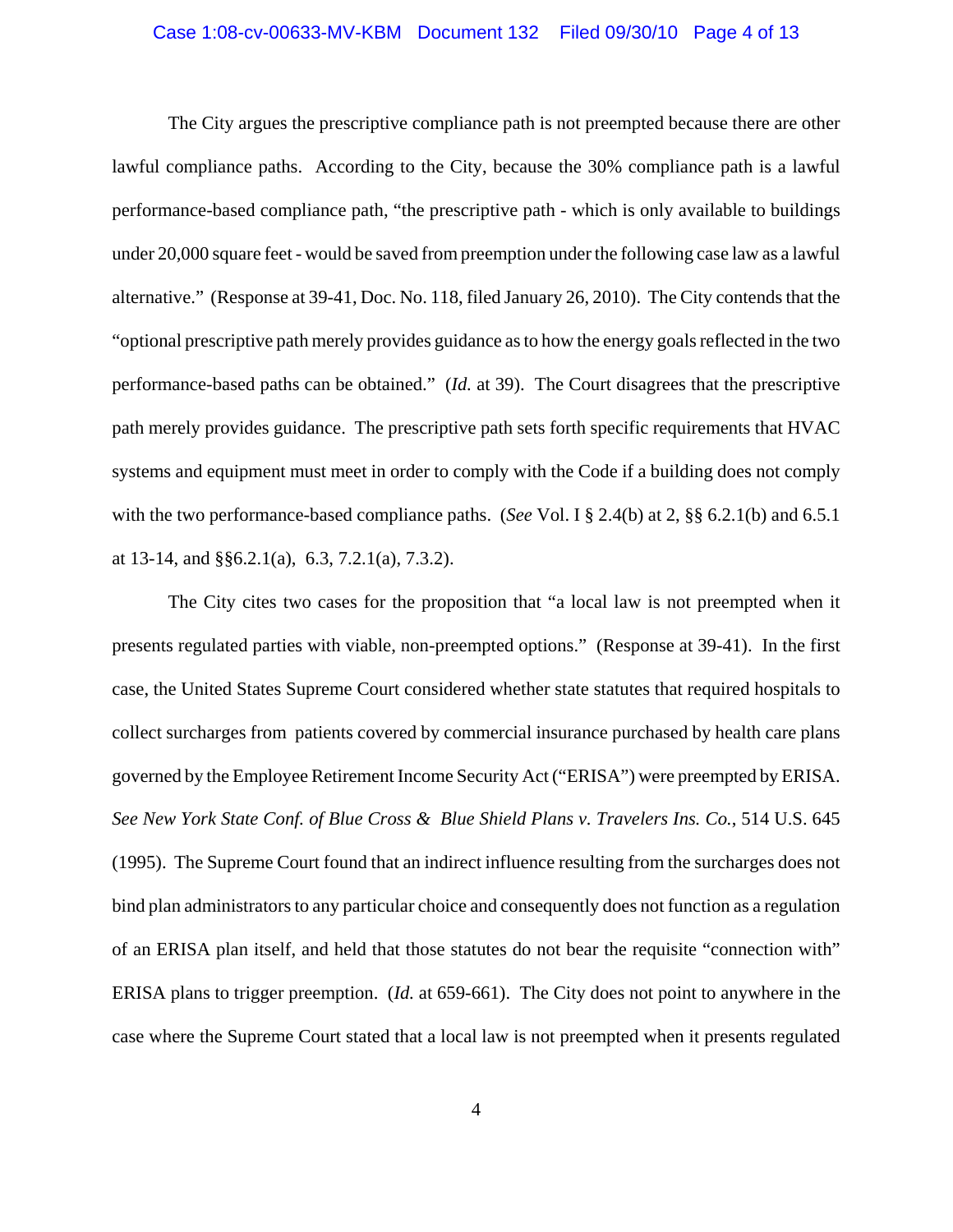parties with viable, non-preempted options*.*

The second case cited by the City, a district court case from the Southern District of New York, does state that "a local law is not preempted when it only indirectly regulates parties within a preempted field and presents regulated parties with viable, non-preempted options, as held in *Travelers Insurance* and *Dillingham Construction*." *Metropolitan Taxicab Bd. of Trade v. City of New York*, 633 F.Supp.2d 83, 95-96 (S.D.N.Y. 2009). However, the district court for the Southern District of New York does not indicate where *Travelers Insurance* and *Dillingham Construction* hold that a local law is not preempted if it presents "viable, non-preempted options." *Dillingham Construction*, like *Travelers Insurance*, held only that the subject state laws were not preempted because they did not have a "connection with," and therefore did not "relate to," ERISA plans. *California Division of Labor Standards Enforcement v. Dillingham Construction, N.A., Inc.*, 519 U.S. 319, 334 (1997).

The City has not persuaded the Court that a local law is not preempted when it presents regulated parties with viable, non-preempted options. (*See* Mem. Op. and Order at 14, Doc. No. 61, filed October 3, 2008 ("the Court can find no support for the novel proposition that the inclusion of one or more alternatives for compliance in a regulation keeps each of the alternatives from being considered a regulation")). Moreover, concluding that the prescriptive standards in Volume I are not preempted would defeat the purpose behind Section 6297's broad preemption provision. The legislative history indicates that during the 1970s, some states began enacting appliance efficiency standards. S. Rep. No. 110-6 at 3 (January 20, 1987). Consequently, "appliance manufacturers were confronted with the problem of a growing patchwork of differing State regulations which would increasingly complicate their design, production and marketing plans." S. Rep. No. 110-6 at 3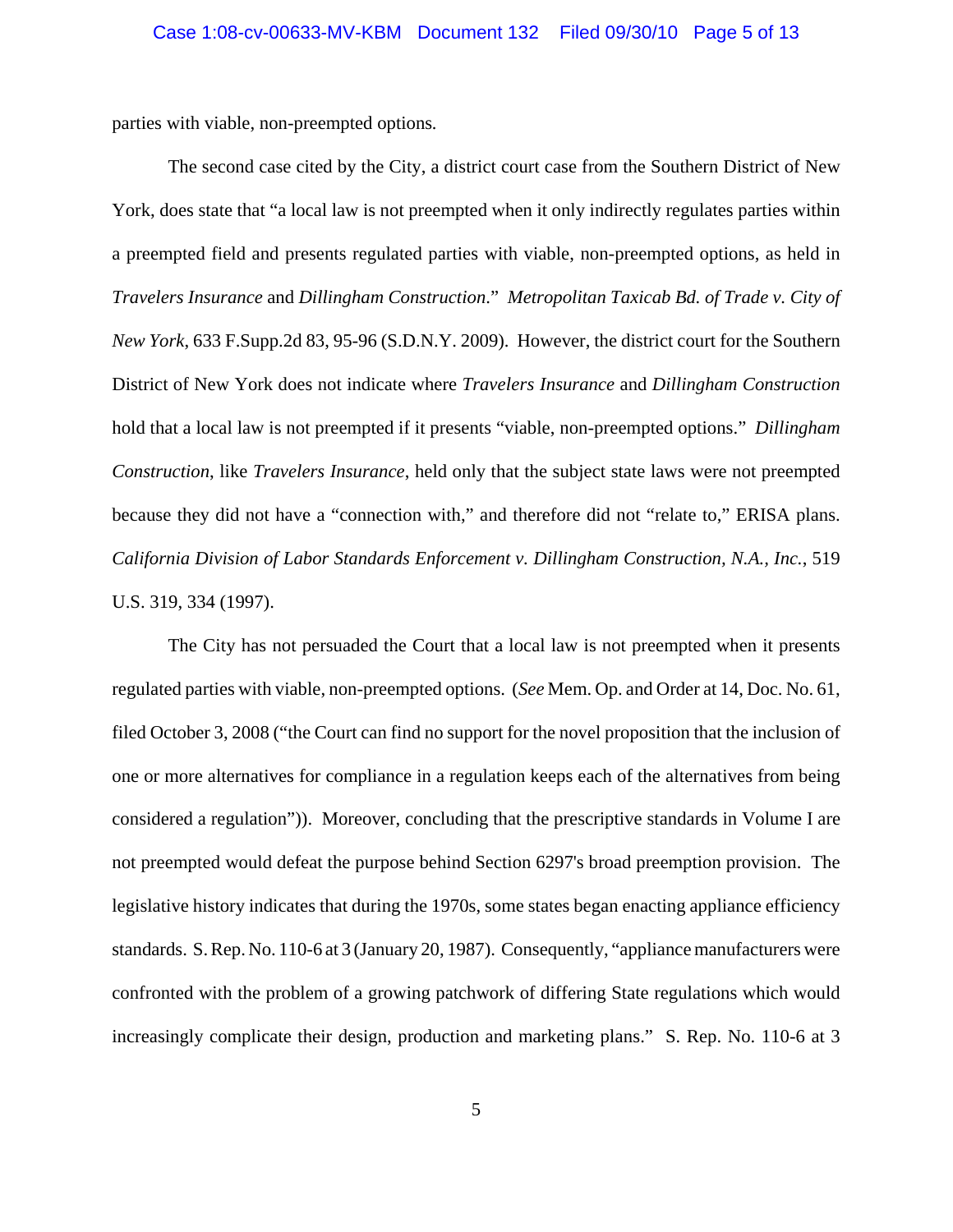## Case 1:08-cv-00633-MV-KBM Document 132 Filed 09/30/10 Page 6 of 13

(January 20, 1987). One purpose of National Appliance Energy Conservation Act is to "reduce the regulatory and economic burdens on the appliance manufacturing industry through the establishment of national energy conservation standards for major residential appliances." S. Rep. No. 110-6 at 1 (January 20, 1987); H. Rep. No. 1000-11 at 24 (March 3, 1987) (legislation "designed to protect the appliance industry from having to comply with a patchwork of numerous conflicting State requirements"). The prescriptive standards in Volume I of the City of Albuquerque's Code, which are more stringent than the federal standards, could complicate the design, production and marketing plans of appliance manufacturers, thus thwarting Congressional intent.

The Court concludes that the prescriptive provisions of Volume I requiring the use of heating, ventilation, or air conditioning products or water heaters with energy efficiency standards more stringent than federal standards are regulations that concern the energy efficiency of covered products and, therefore, are preempted as a matter of law.

Having ruled on that portion of the Motion relating to the prescriptive compliance path, the Court now turns to the two performance-based compliance paths. Plaintiffs contend that some of the performance standards in Volume I are preempted. Plaintiffs' Statement of Undisputed Material Facts contains only one fact that expressly relates to the two performance-based compliance paths. Undisputed Material Fact 17 states: "The City asserts that Volume I provides two 'performancebased' paths to compliance with the requirements of Volume I: LEED Silver certification . . and the 'performance rating method'." (*See* Motion at 11, Fact 17). Plaintiffs present a two-paragraph argument asserting that some of the performance standards and the performance-based compliance paths in Volume I are preempted. (*See* Motion at 15-16 ). Although Plaintiffs address the performance-based compliance paths in more detail in their Reply, the cursory argument in their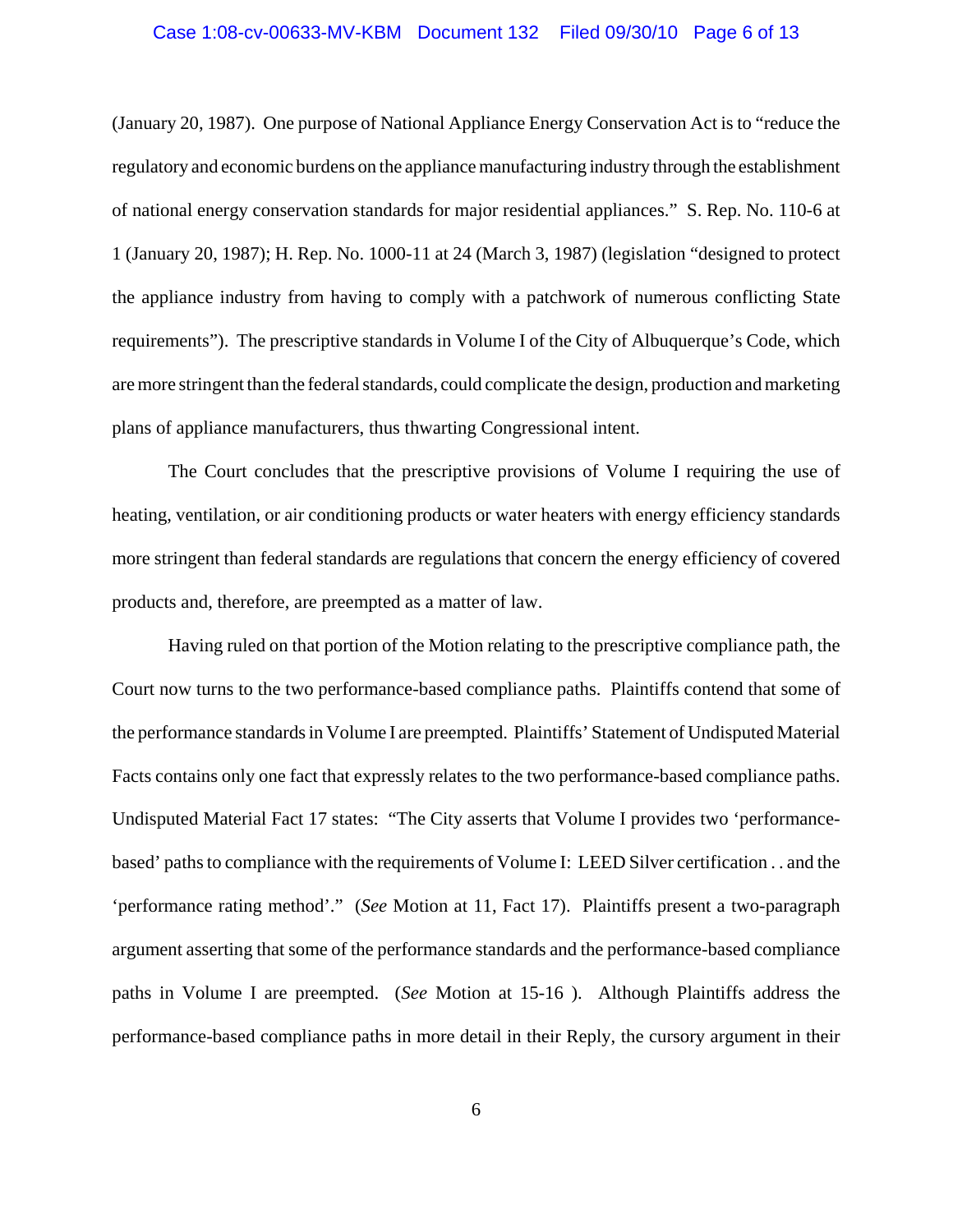## Case 1:08-cv-00633-MV-KBM Document 132 Filed 09/30/10 Page 7 of 13

Motion regarding the performance-based compliance paths, coupled with very few material facts regarding the performance-based compliance paths, has not shown the absence of genuine issues of material fact or demonstrated that Plaintiffs are entitled to judgment as a matter of law. *See Celotex Corp. v. Catrett*, 477 U.S. 317, 330 (1986) (the movant bears the initial burden of making a *prima facie* demonstration of the absence of a genuine issue of material fact and entitlement to judgment as a matter of law); *Beaird v. Seagate Tech., Inc.*, 145 F.3d 1159, 1164 (10th Cir. 1998) (discussing general rule forbidding new arguments in reply); D.N.M.LR-Civ. 56.1(b) (memorandum in support of motion for summary judgment must contain a concise statement of the reasons in support of the motion with authorities and a statement of all of the material facts as to which movant contends no genuine issue exists). The Court will deny without prejudice that portion of Plaintiffs' Motion that seeks to have the performance-based compliance paths declared preempted as a matter of law.

## **Volume II Motion**

Volume II , which applies to one- and two-family detached dwellings and townhouses, provides five options for compliance: (1) Prescriptive, (2) Section 404, (3) Section 405, (3) LEED Silver, and (5) Build Green New Mexico. In their Volume II Motion, Plaintiffs contend that all of the compliance paths, except Section 405, are preempted as a matter of law.

#### Prescriptive Provisions

The Prescriptive provisions of Volume II are similar to the prescriptive provisions of Volume I which the Court concluded concerned the energy efficiency of covered products and, therefore, were preempted as a matter of law. The prescriptive provisions of Volume II require that certain HVAC equipment meet specified energy efficiency standards which exceed the federal standards. (*See* Volume II Motion ¶¶ 5-7 at 7-9; Vol. II §§ 403.1-403.2, Table 403.2). The City,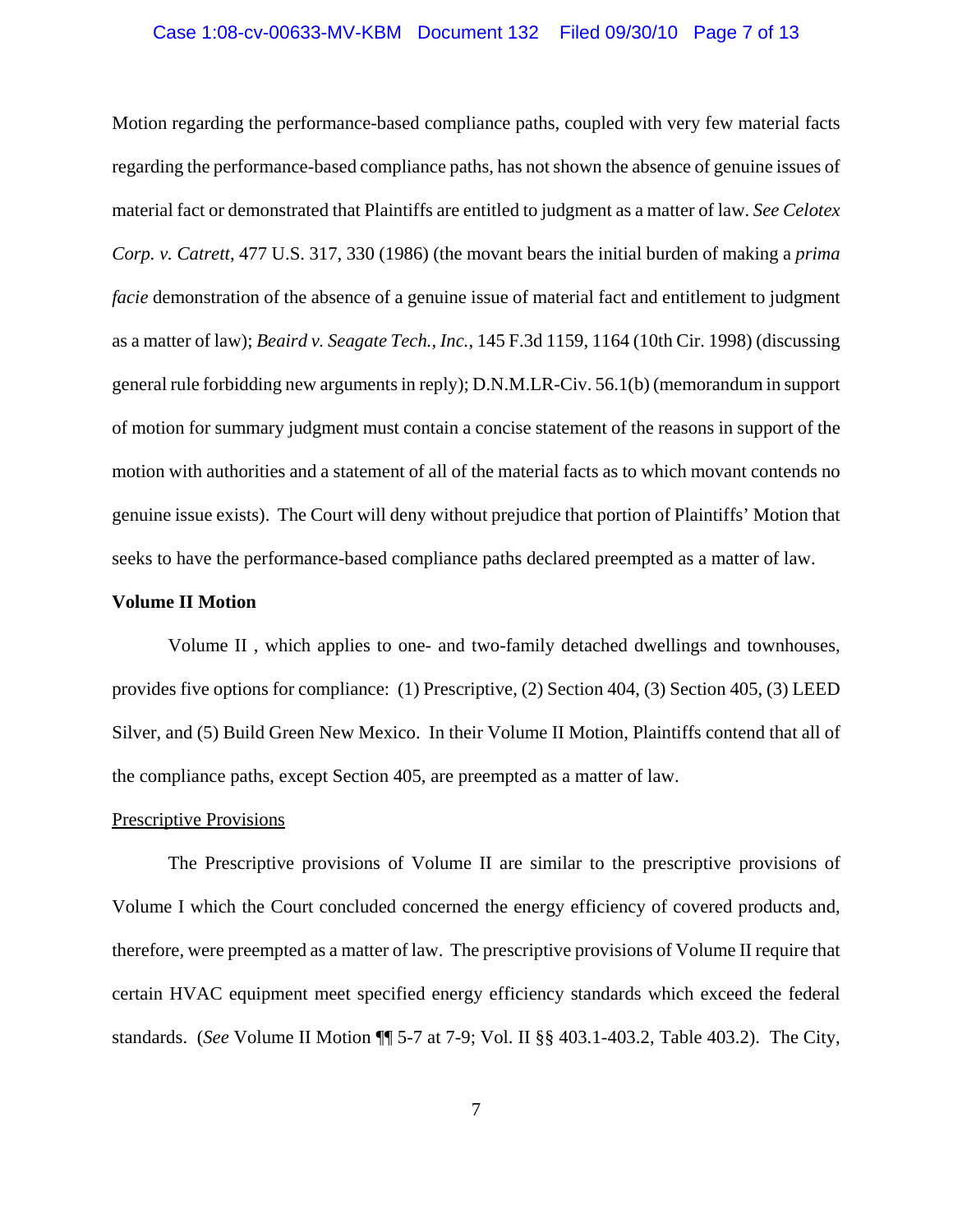## Case 1:08-cv-00633-MV-KBM Document 132 Filed 09/30/10 Page 8 of 13

incorporating its argument from its Volume I response, argues that because Section 405 is a lawful performance-based path, the prescriptive provisions are saved from preemption as lawful alternatives. (*See* Volume II Response at 11, Doc. No. 116, filed January 26, 2010). The Court concludes, for the same reasons that it did regarding the prescriptive provisions in Volume I, that the prescriptive provisions of Volume II are regulations that concern the energy efficiency of covered products and, therefore, are preempted as a matter of law.

## Section 404

Section 404 uses a "standard reference design" which is based on HVAC products that exceed the federal energy efficiency standards for those products. (*See* Volume II Motion ¶ 10 at 10; Vol. II Table 404.5.2(1)). The Court is not persuaded by the City's contention that the standards in Section 404 are "used to calculate the baseline for a performance-based code [but] does not need to be followed when submitting a proposed design." (Volume II Response at 5). Volume II requires that projects comply with Section 404 or other prescriptive or performance provisions. (Volume II § 401.1 at 7). Section 404 is, therefore, a regulation which concerns the energy efficiency or energy use of a covered product.

Under one exception to the preemption statute, "a regulation or other requirement contained in a State or local building code for new construction concerning the energy efficiency or energy use of such covered product is not superseded by this part if the code complies with all of the following requirements . . . ." 42 U.S.C.  $\S$  6297(f)(3). One of those requirements states:

If the code uses one or more baseline building designs against which all submitted building designs are to be evaluated and such baseline building designs contain a covered product subject to an energy conservation standard . . . the baseline building designs are based on the efficiency level for such covered product which meets but does not exceed such standard . . . .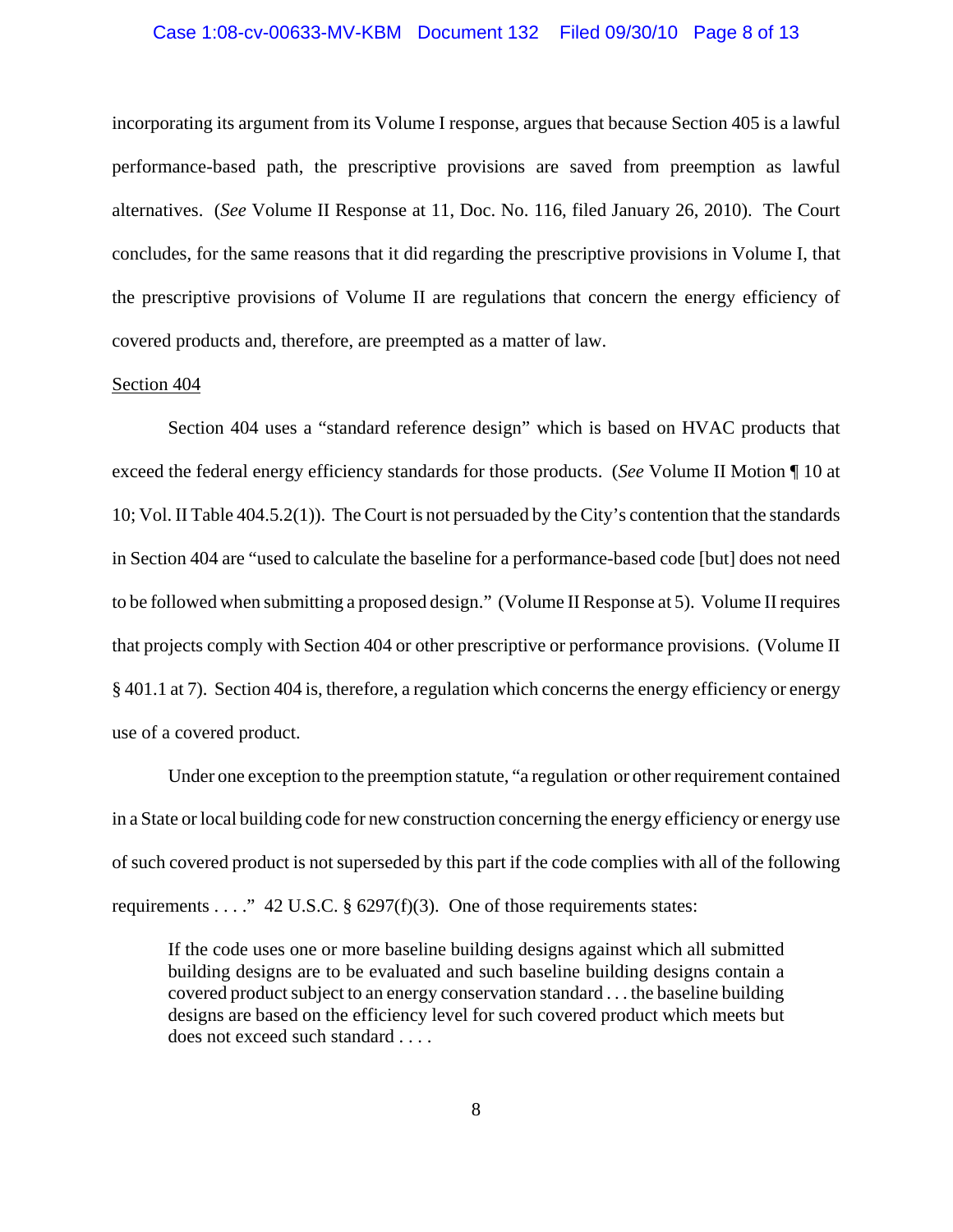42 U.S.C. § 6297(f)(3)(D). Because its standard reference design is based on efficiency levels which exceed the federal efficiency standards, Section 404 does not qualify for the new building exception to the preemption statute.

#### LEED Silver and Build Green New Mexico

Leadership in Energy and Environmental Design ("LEED") is a voluntary rating system for "green" building certification. (*See* Motion ¶ 11 at 10). Volume II provides that "LEED H Silver certification . . . [is] deemed to meet, or exceed, the energy efficiency required by this code." (Volume II § 103.2 at 4). Build Green New Mexico is a voluntary program, similar to LEED for Homes. (*See* Motion ¶ 13 at 11). Volume II provides that "Build Green New Mexico Silver certification [is] deemed to meet, or exceed, the energy efficiency required by this code." (Volume II § 103.2 at 4).

The preemption statute preempts "any State or local regulation concerning the energy efficiency or energy use of *a product* for which a standard is prescribed or established pursuant to such section." 42 U.S.C. § 6316(b)(2)(A) (*emphasis added*). The National Appliance Energy Conservation Act provides for three possible exceptions from preemption, two of which the Parties agree do not apply in this case. The third possible exception to preemption applies if the regulation is in a building code for new construction. *See* 42 U.S.C. §6297(f)(3). Section 6297(f)(3) provides that "a regulation or other requirement contained in a State or local building code for new construction concerning the energy efficiency or energy use of such covered product is not superseded by this part if the code complies with [seven specified requirements]."

Plaintiffs set forth facts to support their contention that LEED Silver and Build Green New Mexico do not comply with the building code exception to preemption. (*See* Volume II Motion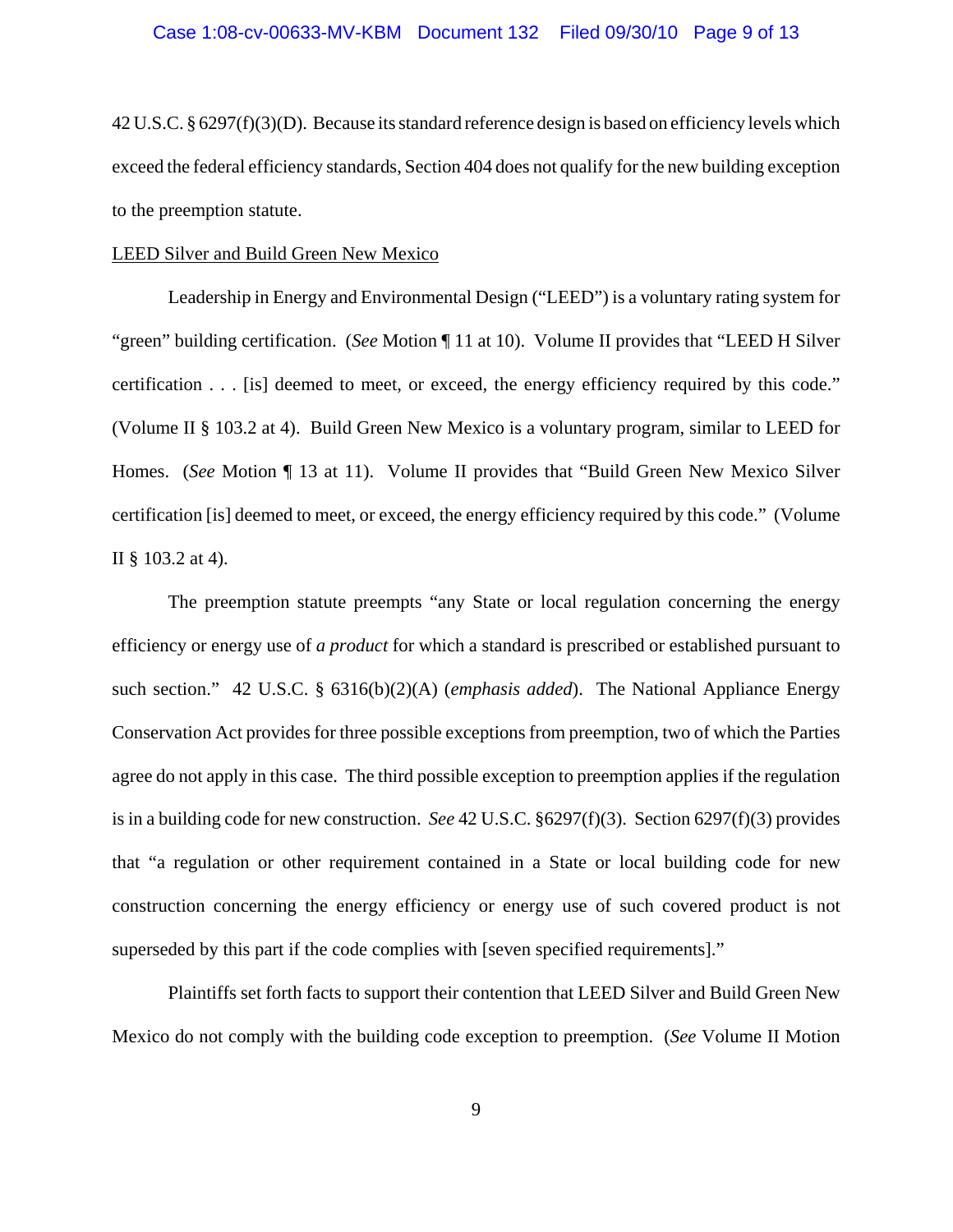¶¶ 11-14 at 10-11, 18). However, Plaintiffs do not set forth any facts to show that LEED Silver and Build Green New Mexico fall within the scope of the preemption statute. The preemption statute applies to "products." 42 U.S.C. §  $6316(b)(2)(A)$ . In their Reply (Doc. No. 125 at 6, filed March 12, 2010), Plaintiffs state that LEED Silver (Exhibit 4) and Build Green New Mexico (Exhibit 9), both of which were admitted into evidence during the preliminary injunction hearing (October 1, 2008, Tr. at 126:15-127:24, 194:7-195:9), are regulations concerning energy efficiency or energy use of covered products but do not point to the relevant provisions of LEED Silver or Build Green New Mexico. LEED Silver (Exhibit 4) is 114 pages; Build Green New Mexico (Exhibit 9) is 193 pages. The Court is not obligated to comb the record in order to make a party's arguments for the party. *See Mitchell v. City of Moore*, 218 F.3d 1190, 1199 (10th Cir. 2000).

 In their Motion for summary judgment now before the Court, Plaintiffs seek a declaration that the LEED Silver and Build Green New Mexico paths in Volume II are preempted as a matter of law. (*See* Volume II Motion at 1). Plaintiffs ultimately seek a permanent injunction enjoining the City from enforcing the provisions of Volume II. (*See* Second Amended Complaint at 37, Doc. No. 77, filed January 13, 2009). Plaintiffs rely on the conclusions in the Court's Memorandum Opinion and Order (Doc. No. 61, filed October 3, 2008) in which the Court granted Plaintiff's motion for a preliminary injunction. (*See* Volume II Motion at 18; Mem. Op. and Order, Doc. No. 61 at 21 (stating "*Based on the limited evidence before the Court*, it *appears* that every performancebased option in Volume II of the Code fails to meet at least one of the seven requirements for an exemption from preemption) (*emphasis added*) ). Plaintiff's reliance on the Court's Order granting their motion for a preliminary injunction is unavailing because the Court's Order was based on the standard for granting a preliminary injunction rather than the standard for a motion for summary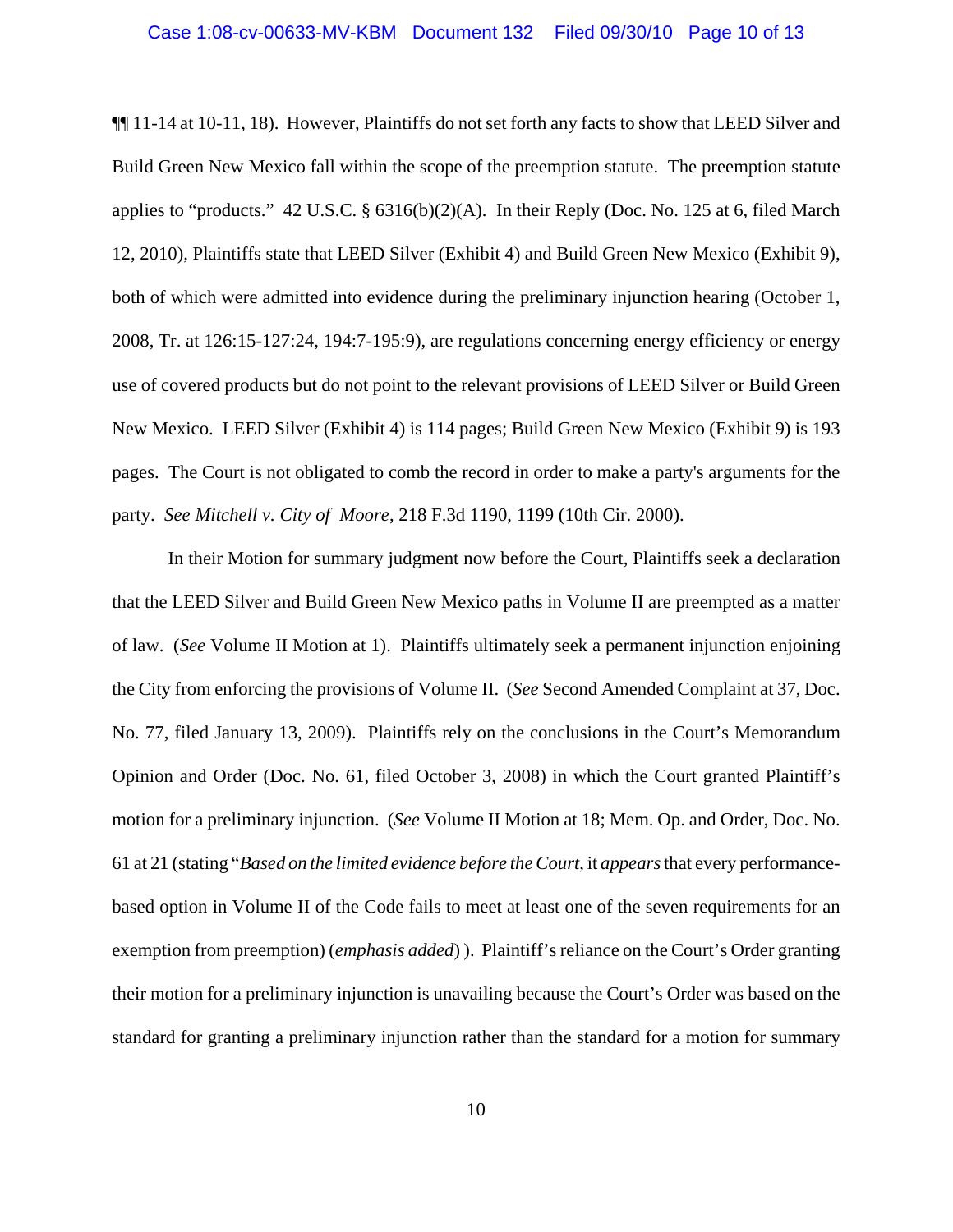## Case 1:08-cv-00633-MV-KBM Document 132 Filed 09/30/10 Page 11 of 13

judgment. A preliminary injunction requires showing only a substantial likelihood of success on the merits whereas a party seeking summary judgment must demonstrate that they are entitled to judgment as a matter of law. *See Prairie Band Potawatomi Nation v. Wagnon*, 476 F.3d 818, 822 (10th Cir. 2007) ("a permanent injunction requires showing actual success on the merits, whereas a preliminary injunction requires showing a substantial likelihood of success on the merits"); Fed. R. Civ. P. 56.

Plaintiffs have not met their initial burden of demonstrating the absence of a genuine issue of material fact and entitlement to judgment as a matter of law as to whether the LEED Silver and Build Green New Mexico compliance paths are preempted. The Court will deny without prejudice that portion of Plaintiffs' Volume II Motion that seeks a declaration that the LEED Silver and Build Green New Mexico paths are preempted.

## **Replacements Motion**

Plaintiffs filed their Renewed Motion (Doc. No. 91, filed September 4, 2009 ("Replacements Motion")) seeking a partial summary judgment declaring that the City of Albuquerque 2007 Energy Conservation Code, Volumes I and II, to the extent they apply to replacements, repairs, renovations, changes in space conditioning, changes in occupancy, and alterations that would require use of HVAC products or water heaters at energy efficiency levels more stringent than the applicable federal standards, are preempted by federal law.

The Court has concluded that the prescriptive provisions of Volumes I and II are preempted by federal law. Volumes I and II are, therefore, partially invalid. "[B]efore a partially invalid statute . . . can be held to still be in force it must satisfy three tests." *New Mexico v. Spearman*, 503 P.2d 649, 651 (N.M. Ct. App. 1972). The Parties have not addressed whether the prescriptive provisions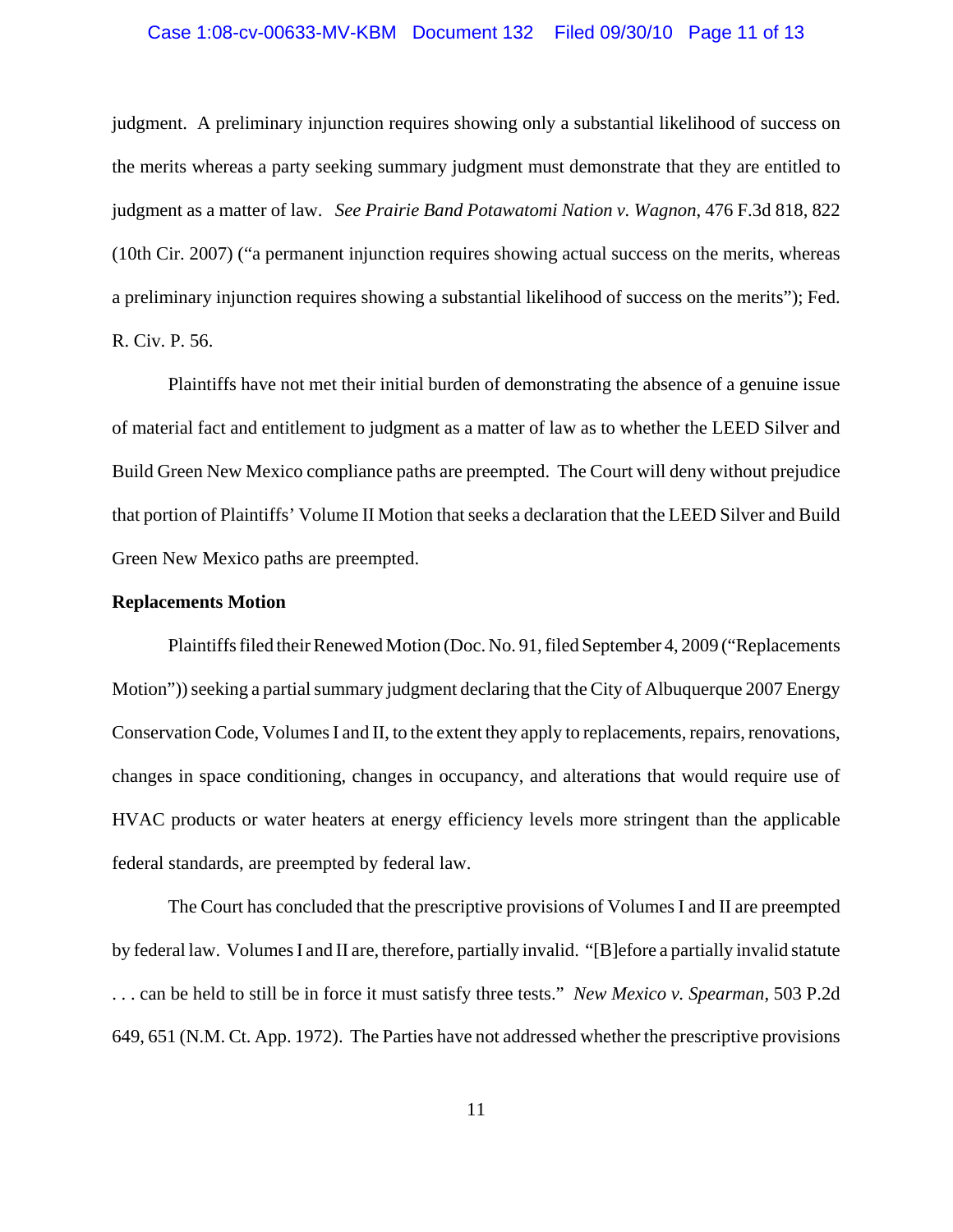## Case 1:08-cv-00633-MV-KBM Document 132 Filed 09/30/10 Page 12 of 13

of Volumes I and II are severable, that is whether the remainder of Volumes I and II can be held to still be in force. *See Minnesota v. Mille Lacs Band of Chippewa Indians*, 526 U.S. 172, 191 (1999) ("The inquiry into whether a statute is severable is essentially an inquiry into legislative intent"). The Court declines to rule on Plaintiffs' Replacements Motion until after it determines whether the preempted prescriptive provisions are severable. *See Stafford v. United States*, 208 F.3d 1177, 1179 (10th Cir. 2000) (court has inherent power to regulate docket and promote judicial efficiency). The Court will deny Plaintiffs' Replacements Motion without prejudice. Plaintiffs may refile their Replacements Motion if the Court determines that the prescriptive provisions are severable.

## **IT IS SO ORDERED.**

Dated this 30th day of September, 2010.

 $\frac{1}{2}$  **MARTHA VÁZQUEZ**

 **UNITED STATES DISTRICT JUDGE**

*Attorneys for Plaintiffs:*

Douglas A. Baker Atkinson, Thal & Baker, P.C. 201 3rd St. NW #1850 Albuquerque , NM 87102-3348

John R. Cooney Leslie M Padilla Modrall Sperling Roehl Harris & Sisk PA PO Box 2168 Albuquerque , NM 87103